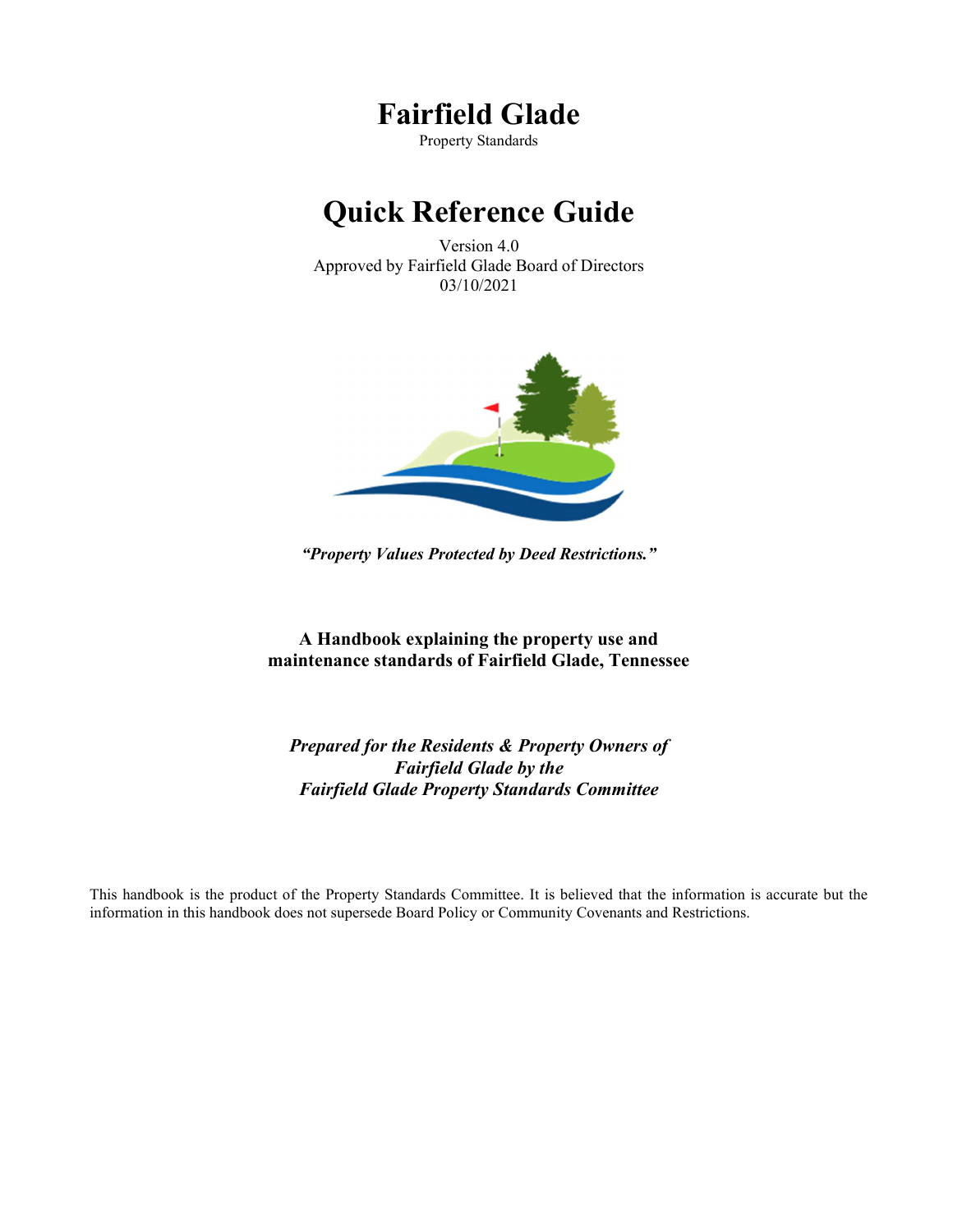## BACKGROUND

Fairfield Glade celebrated its 50th year in 2020 as a planned community. Its original developers envisioned an attractive community with amenities and assets that would endure and attract a wide variety of retirees and other residents. To accomplish this goal Fairfield was created as a deed restricted community known as the Fairfield Glade Community Club. The Club is administered by a Board of Directors elected by the property owners. The Board of Directors is guided by the Vision, Mission and Core Values of the Club:

Vision Statement: Fairfield Glade will continue to be a growing resort/retirement community and one of the best-value master-planned communities in the U.S.

Mission Statement: The Fairfield Glade Community Club will continuously improve the resort lifestyle experience while fostering and promoting a strong sense of community.

Core Values: Those beliefs and ideals that we hold dear, that we will not compromise and that define who we are and what is most important to us.

- Provide a safe environment for our members, visitors, and guests.
- Maintain a friendly, caring, and respectful atmosphere.
- Maintain honesty, integrity, and transparency.
- Provide a variety of amenities and services which reflect the interests of current and future members and guests.
- Maintain community standards to preserve property values.
- Manage our natural environment by promoting and preserving trails, natural areas, and common areas.
- Maintain a strong financial position for current operational stability and future investment in the community.
- Act in the best long-term interest of the community as-a-whole.
- Maintain a strong relationship with local governments and other entities that help our community.
- Maintaining a physically, socially, and intellectually vibrant lifestyles for our members.

The Core Values with extended definitions can be found of the *www.fairfieldgladeresort.com* website home page.

In a deed restricted community such as this there are various rules and regulations governing what a property owner can/cannot or must/must not do with or upon his property. Fairfield Glade's governing document, the Amended and Restated Declaration of Covenants and Restrictions, serves in general as the "constitution" of our community. Accordingly, it sets forth restrictions and standards and establishes the authority of the Club and its Directors to establish additional rules necessary to protect and promote the property values in Fairfield Glade. Those who choose to purchase homes in Fairfield are bound by these rules and regulations.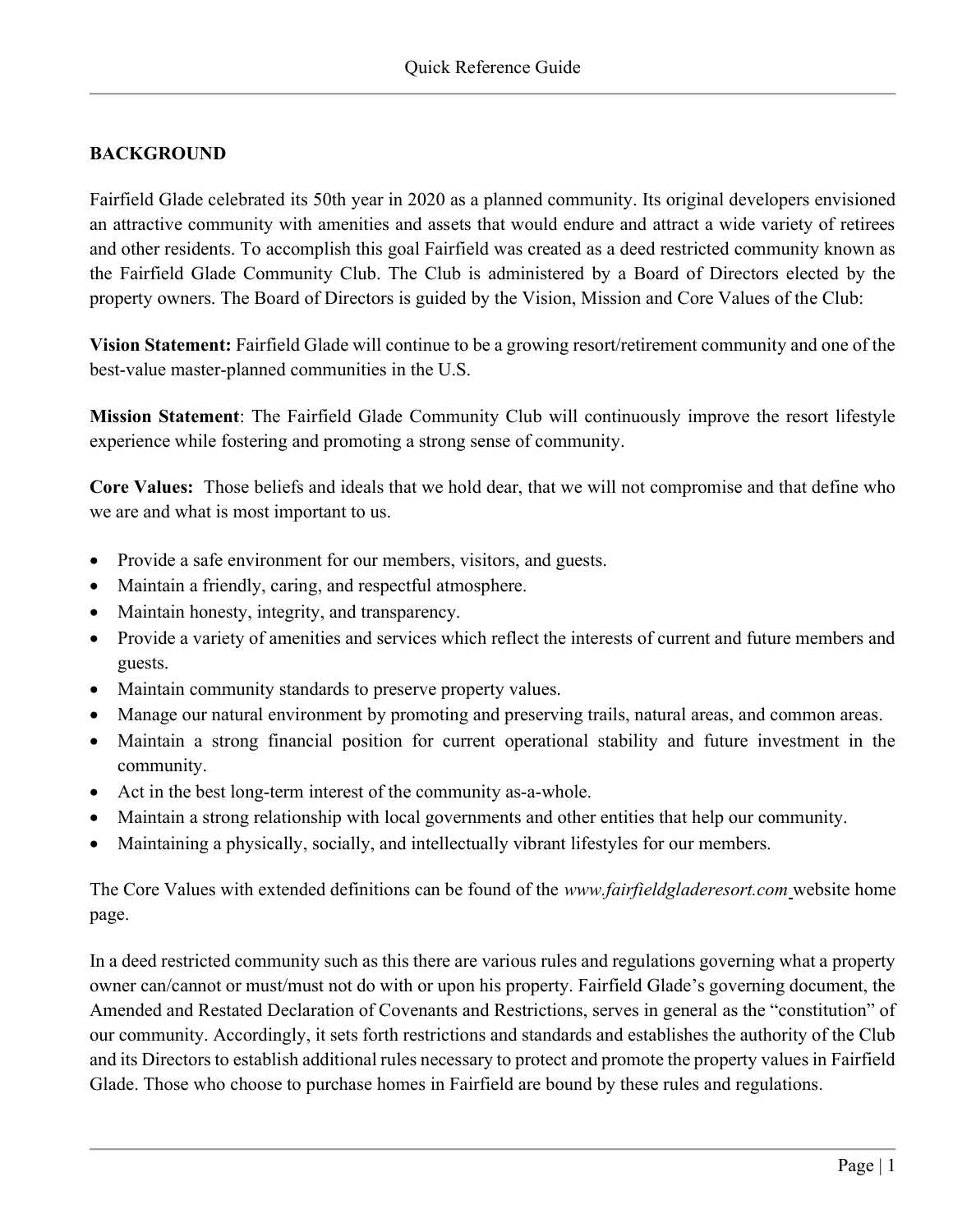There are a couple of things to keep in mind as you read on. First, all initial construction in Fairfield Glade must be reviewed and approved by the Board through its Architectural Control Committee. This handbook does not attempt to cover any of the requirements for approval of initial construction or additions to existing structures. Refer to Fairfield Glade Community Club website for additional information: www.fairfieldgladeresort.com.

Second, there are rules or regulations that do not relate directly to the use and maintenance of individual properties. An example of such a rule is a policy regarding use of our lakes. This handbook does not attempt to cover any of those regulations. The purview and concern of this handbook is the various rules, regulations and policies relating to the use and maintenance of individual properties in Fairfield Glade.

Finally, there are suggestions and best practices that the Board publishes to aid owners in the maintenance of their homes. The Landscaping Suggestions and Best Practices article that can be found on the My Property page of the website is an example. It is there to help but is not an enforceable policy.

#### HOW TO USE THIS GUIDE

The goal of this guidebook is to provide residents with a simple and concise reference of the community rules and regulations as a first step in promoting voluntary compliance. It is important that all property owners and residents understand the rules and regulations in order to maintain, enhance, and perpetuate the beauty and attractiveness of the community. Although all policies, rules and regulations are published in their entirety on-line, they are sometimes hard to find, and frequently written in "legalese" rather than a reader friendly format. This book has been prepared, not as a substitute for the official adopted rules and regulations, but as a quick reference covering the most frequent questions and situations, and as a guide to assist residents in locating the complete policy on-line. Residents are encouraged to refer to the official on-line policy as needed for complete information and for policy updates that may have occurred after the printing of this guidebook. In the event of any inconsistency between the information contained in this guide and the provisions of any current Fairfield Glade Community Club policy, the provisions of the current policy shall prevail.

The following step by step "roadmap" to access each policy on-line is offered to assist you in finding the most up to date information. Please call the Property Standards office for assistance and further information at: (931) 707-2149. On-line access to Fairfield Glade policies:

- Enter www.fairfieldgladeresort.com in your browser address bar
- Click on "Member Login"
- Enter your Fairfield Glade member number preceded by "FG" (upper case or lower case works)
- Enter your password
- Click on the "Sign In" Box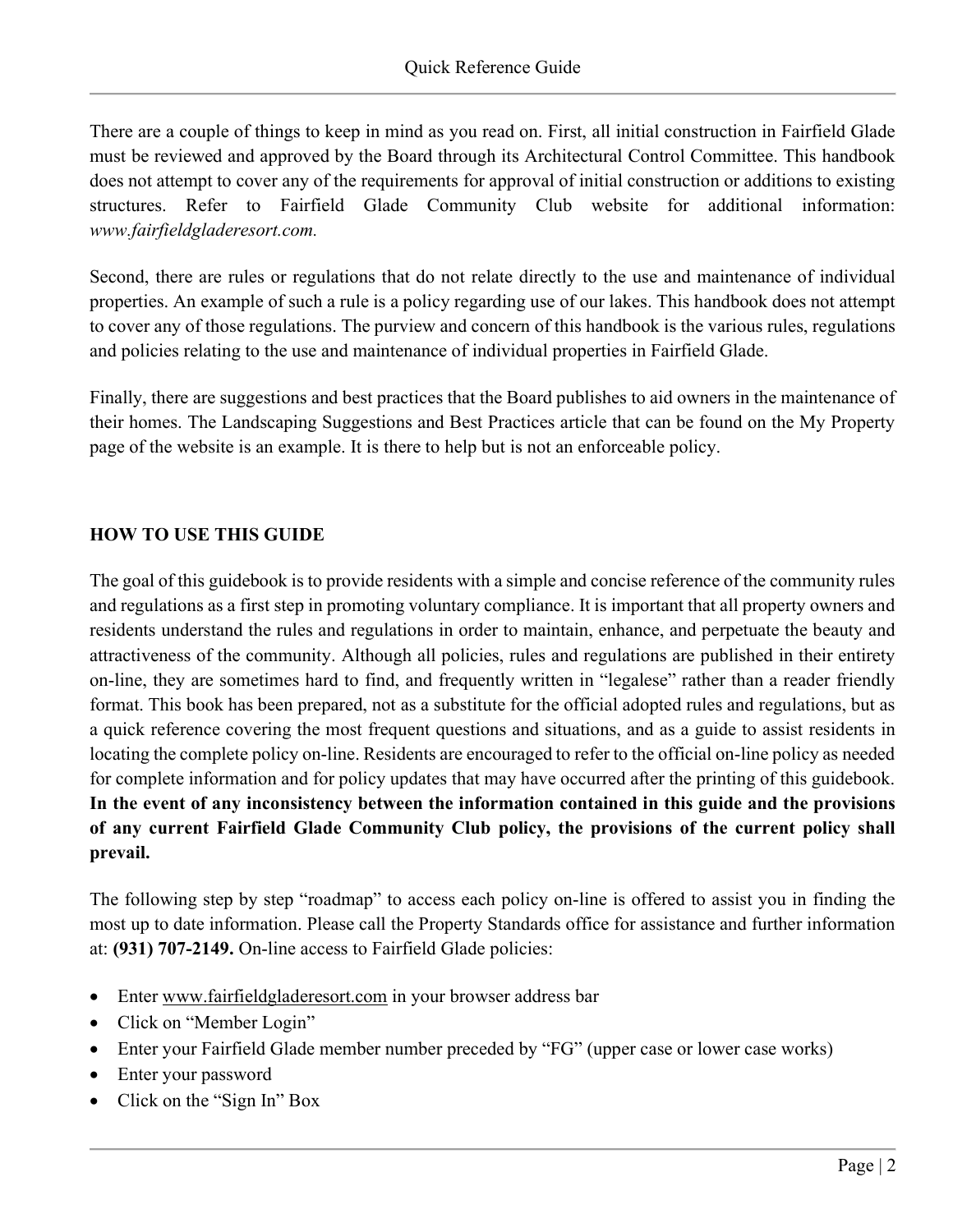- On the Member Section screen, select the "My Property" drop-down menu and click "Property Policies"
- Click on the Policy you wish to read

### THE COVENANTS, RESTRICTIONS & POLICIES of FAIRFIELD GLADE

Restrictions and responsibilities that accompany property ownership are found in both the DECLARATION OF COVENANTS AND RESTRICTIONS and in the policies adopted by the BOARD of DIRECTORS. In some instances, a restriction or responsibility set forth in the DECLARATION is addressed in more detail by a BOARD policy.

## COVENANT RESTRICTIONS

All property owners are responsible for the reasonable maintenance of all exterior portions of a lot or living unit including all landscaping and grass. (\*See Property Standards Policy for details)

- A. Lots and living units can only be used for residential purposes. No property can be used for a trade or business except for certain ancillary business activities carefully defined in Article XIII. Such activities cannot involve persons (such as customers or employees) coming onto the property who do not reside there. Likewise, no single-family home may be used as a hotel or motel or for any type of short-term lodging  $(< 28$  days).
- B. No structure or facility of a temporary character (such as a tent, RV, motor home) can be used as a residence.
- C. Outbuildings or accessory buildings are not allowed except in certain limited situations and only then with approval of the Architectural Control Committee.
- D. Signs are not permitted except in very limited situations.
- E. Property owners are responsible for assuring that no obnoxious activity is carried on by residents or their guests or tenants.
- F. Except for household pets, no animals, livestock, or poultry can be raised, bred or kept on any lot.
- G. Except for seasonal lighting, no exterior lighting is allowed without approval of the Architectural Control Committee.
- H. Clotheslines, garbage cans, woodpiles and similar items must be located in accordance with guidelines, and no lot shall be used as a dumping ground for rubbish, trash or garbage.
- I. In accordance with this restriction, residents may not use vacant lots or properties to dispose of tree limbs, grass clippings and other yard waste. Article XIII, Section 15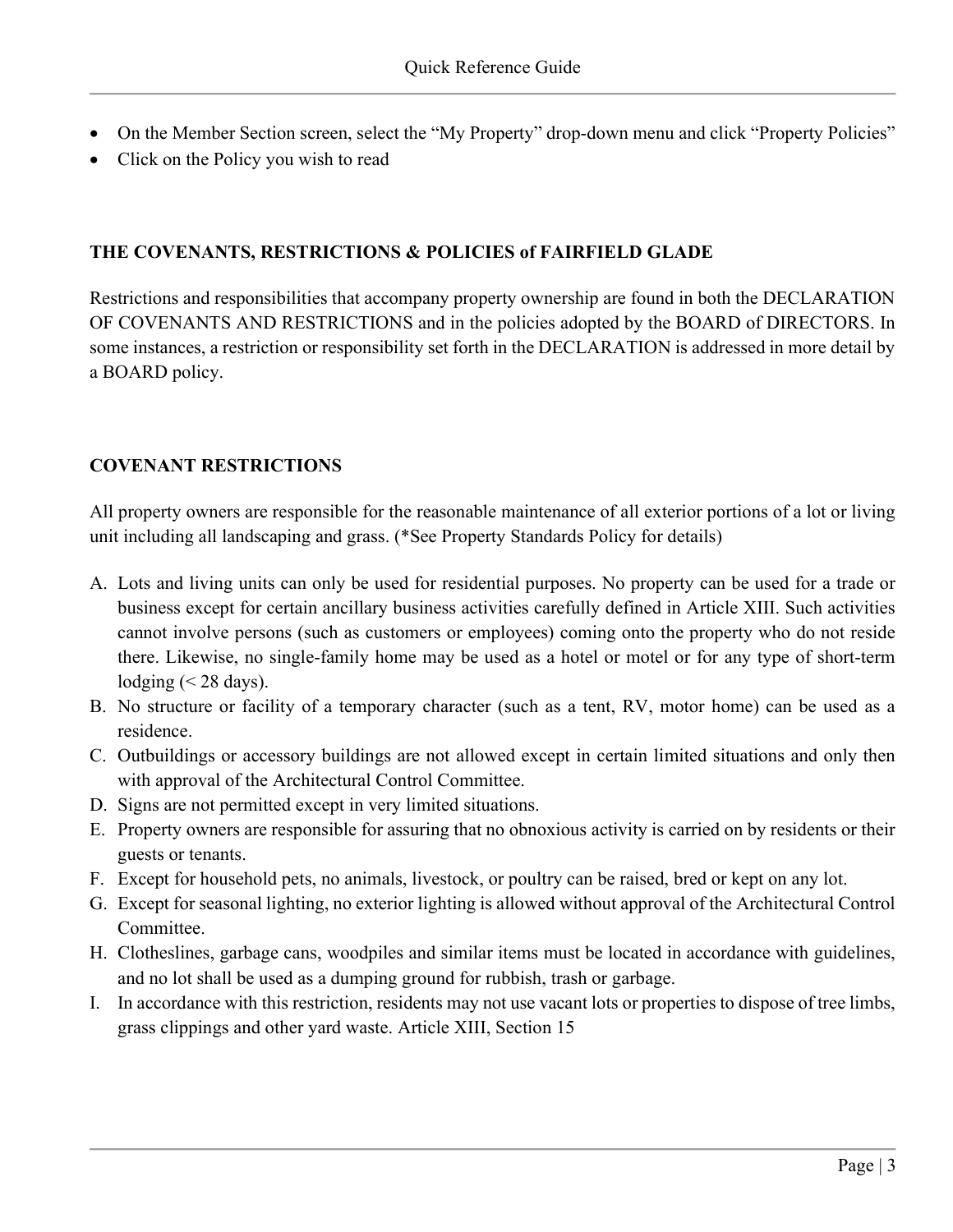## THE POLICIES

### Clothesline, Garbage Can, Woodpile & Related Items Policy



Garbage cans, woodpiles, storage barrels, compost bins or compost areas, recreational accessories including, but not limited to trampolines and above ground pools are not permitted in front yards or where visible from the street. When placed in a back or side yard, garbage cans must be discreetly placed against a building and kept in good order.

**Fence Policy** 



Fences are not permitted unless approved by the Architectural Control Committee. There are circumstances when fences may be approved to define a small area within a lot. Above ground electric fences are not allowed. See the full Fencing Policy for more detailed information regarding fencing.

#### Flagpoles Policy (Installation of In-Ground)



All such installations must be approved by the Architectural Control Committee. There are specific installation and size limitations.

#### Garage / Yard / Estate Sales Policy



- No more than four (4) garage, yard, or estate sales are permitted per household each calendar year
- No garage, yard, or estate sale shall last longer three (3) consecutive days
- $\bullet$  Signs promoting such sales are limited to four (4) directional signs and one (1) on site

#### Lighting Policy (Exterior Residential)



No exterior lighting shall be installed on any lot or living unit without prior written consent of the Architectural Control Committee. See the full Exterior Residential Lighting Policy for more detailed information regarding exterior

lighting.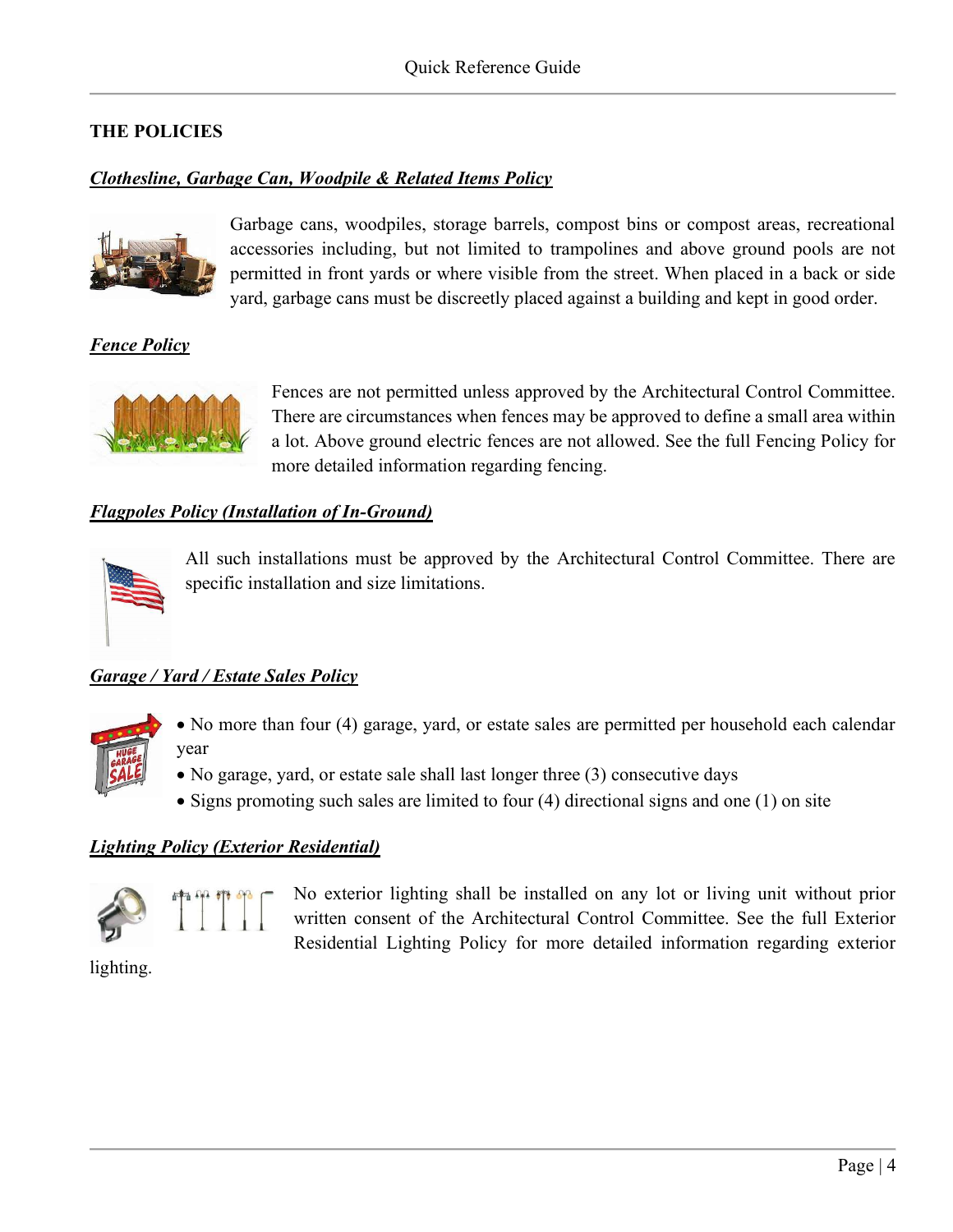## **Pet Nuisance Policy**



No animals, livestock or poultry of any kind shall be allowed on any lot or parcel of land in Fairfield Glade, except dogs, cats or other household pets may be kept, provided that they are not housed, bred or maintained for commercial purposes and that they do not endanger the health, safety or welfare or unreasonably disturb the

owner of any lot or living unit within Fairfield Glade.

#### Open Burning Policy



No residential open burning is allowed within the boundaries of Fairfield Glade. Usage of outdoor grills, indoor fireplaces, outdoor fire pits, and the like, are classified as "Allowed Burns" with specific guidelines detailed by the Architectural Control Committee. Please refer to the "Fairfield Glade Open Burn Policy".

## Parking Policy



Parking of any vehicle off the driveway is prohibited except for Architectural Control Committee-approved parking pads. Limited exceptions may be granted by the Property Standards staff for short duration.

Overnight parking of vehicles and other equipment shall not be permitted on any lot, street, or common property in Fairfield Glade. This regulation shall apply to the following types of vehicles and or equipment:

- Boat motors and accessories
- Boat trailers
- Boats, Personal watercraft
- Commercial vehicles: as defined in the Parking Policy
- Inoperable, untagged, unregistered or junked vehicles
- Motor homes
- Portable storage containers "PODS" type containers
- Privately owned vehicles for sale
- Recreational vehicles
- Travel trailers
- Truck tractors and / or trailers
- Utility trailers

Under special circumstances with proper advance permission, the above items may be parked temporarily, not to exceed 48 hours.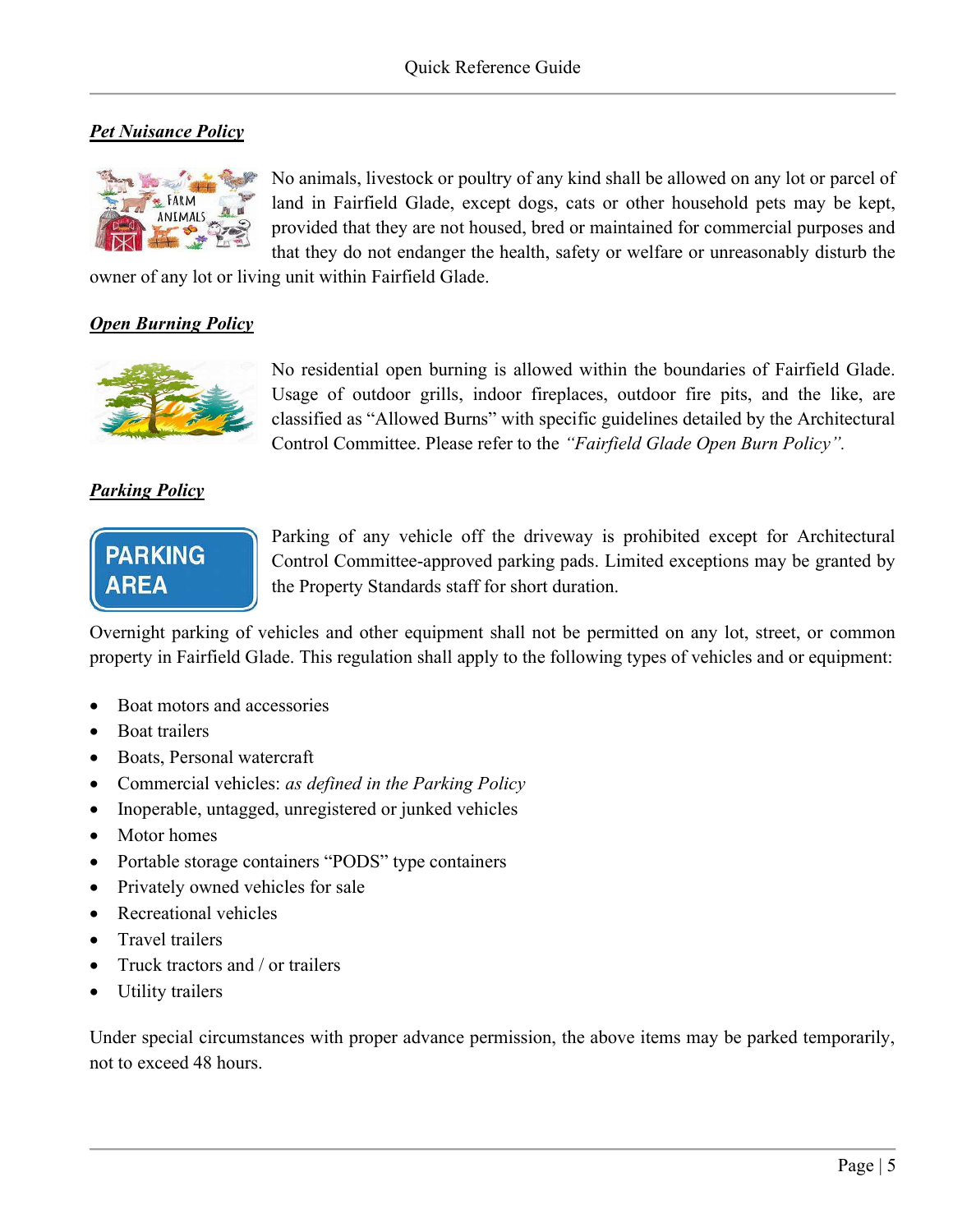## **Propane Tank Screening Policy**



Propane tanks must be positioned in such a manner to avoid notice from casual observation. Tank installation and screening guidelines must be followed.

### **Property Standards Policy**



All exterior elements of a structure must be in good repair and free from peeling paint, mildew, rust; and all structural elements must be firmly attached. Windows, roofs and doors cannot be covered with tarps or boarded up, except temporarily in case of emergencies. Driveways,

sidewalks, patios, fences, gates and garden décor must likewise be kept in good repair.

- Exterior areas including porches, decks, patios, carport, driveways, or yards may not be used for storage even if an attempt is made to screen or conceal such items with tarps or other materials.
- Shrubbery must be trimmed; dead and dying growth must be removed from shrubs, plants and trees; and grass and weeds must be mowed to a height not to exceed (8) eight inches.
- Ditches and culverts may not be obstructed.

## **Sign Policy**



Signs, unless approved by the Architectural Control Committee, are not permitted in Fairfield Glade. All permitted exterior signs must adhere to height, width and installation requirements.

- Directional signs are limited to an arrow.
- No commercial signage is permitted.
- No signs shall be placed on private property without permission.
- "Private Property", "Beware of Dog", "No Trespassing", or similar signs are not permitted.
- No balloons or flags or similar items are permitted on a sign.
- Real Estate signs have special requirements: Only State Licensed Contractors who have a current license on file with the Architectural Control office will be permitted to display construction signage.
- Garage/Yard Sale signage is limited to sales conducted by Fairfield Glade residents and must adhere to the Garage/Yard/ Estate Sale Policy.
- Political signage is not permitted.
- Public Service, community information, and all other signs of this type must have Architectural Control Committee approval.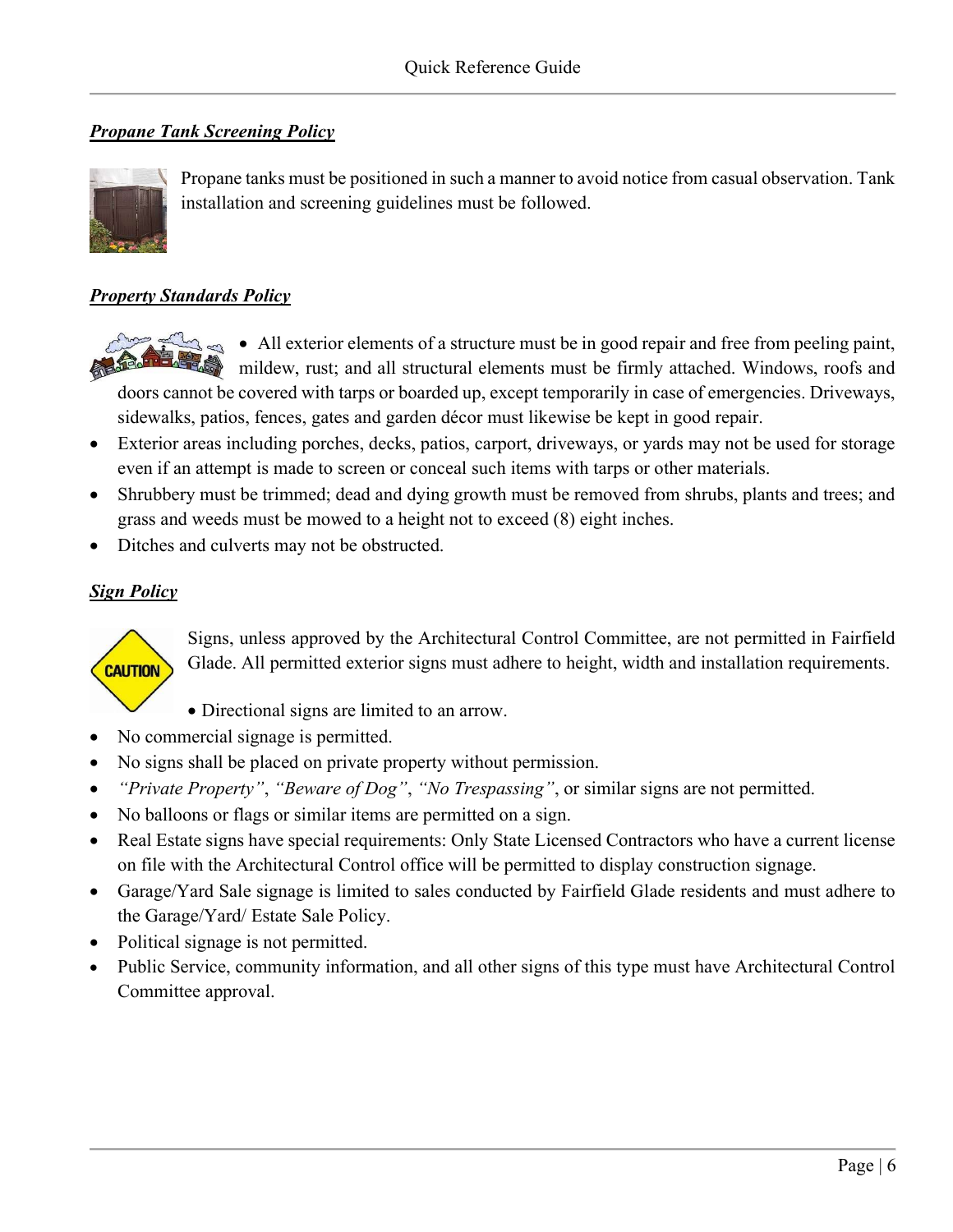## **Tree Policy**



A minimum number of trees are required on each developed lot and must be maintained in perpetuity.

The required number is determined by lot size and the street, lake, and/or golf course frontage. Prior Architectural Control Committee approval is required to remove any tree greater than three inches in diameter. Detailed requirements covering minimum number, size, placement, removal and/or replacement of trees are contained in the Tree Policy and should be reviewed prior to taking any action or initiating modification.

#### ARCHITECTURAL CONTROL COMMITTEE ITEMS REQUIRING REVIEW



Fairfield Glade is a "deed restricted" community. All new construction is built according to the plans submitted to and approved by the Architectural Control Committee. This also means exterior changes to any home must be pre-approved by the Architectural Control Committee. Approval for most projects is easily obtained.

As stated in the Amended and Restated Declaration of Covenants and Restrictions, Article XII. Architectural Controls, Section 2. Single Family Lots, "No Construction, improvements, buildings, structures, landscaping, or development of any kind whatsoever, shall be commenced, carried out on, constructed, altered, added to or maintained on any Single Family Lot unless plans and specifications and related data required by the Design Standards have been submitted to and approved in writing by the Architectural Control Committee…"

The following listed items are intended to help each property owner better understand the required procedure to follow, to add or change something on his lot or living unit. This list consists of the most common changes requested and is **not all-inclusive**. The cooperative effort of every property owner is appreciated since the individual personal values are affected through each property owner's response/action.

Addition/Alteration to home Awnings/Canopies Carport enclosures Deck (Additions/Alterations) Ditch Work (Rockline/Concrete) Docks (Additions/ Alterations) Doors (Added exterior) Driveway (Extension/Turnarounds) Fences Flagpoles

Garage (Additions/Alterations) Gazebos Glass-in existing screen porch Headwalls Lattice work Lights (Yard, Drive/Dock) LP Tanks Mailbox Enclosures New homes/ Alterations Painting/ Re-painting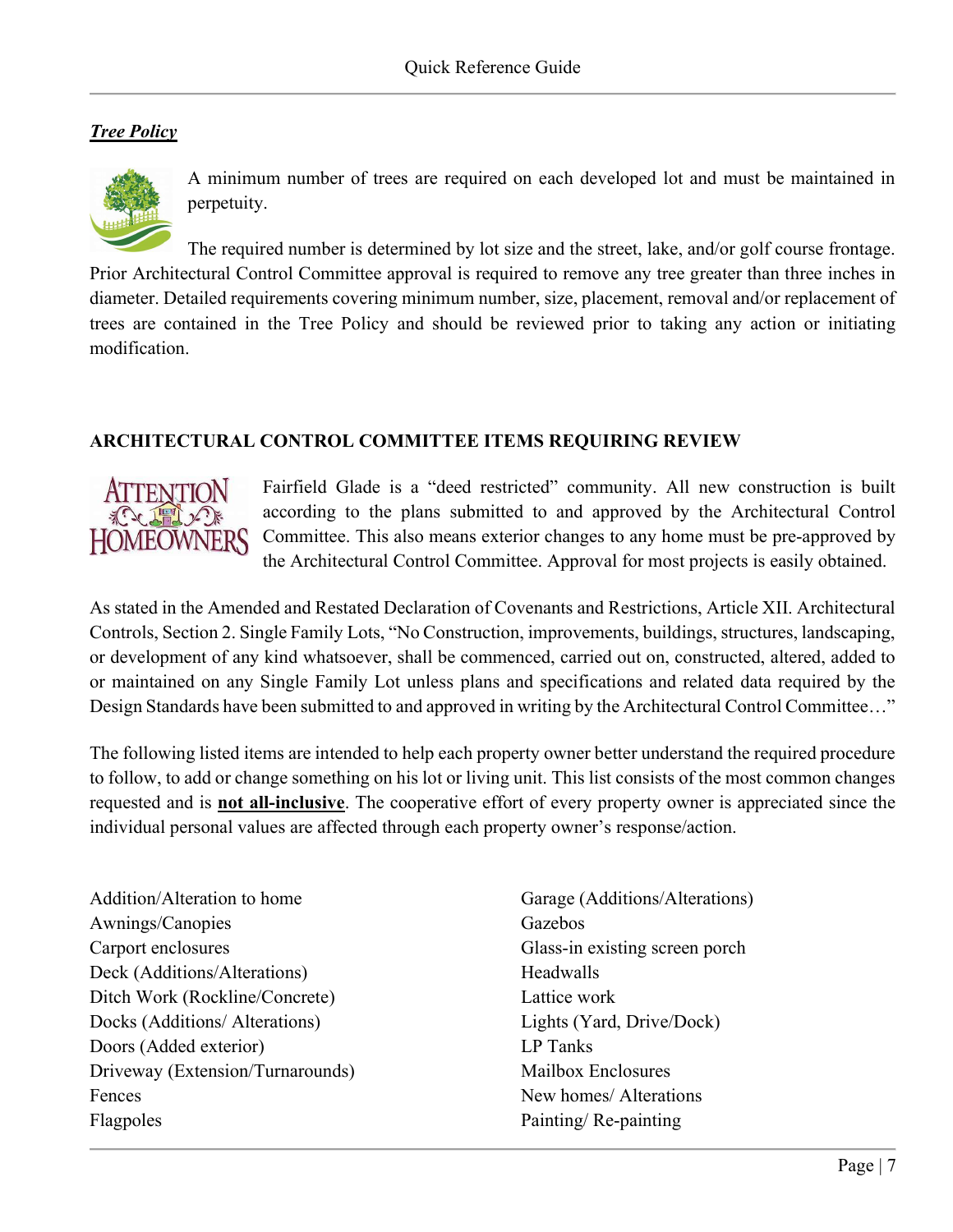Replacement of Old Docks Re-roof Resurfacing Driveways Retaining Walls Seawalls **Shutters** Sidewalks Siding Signs Windows

Skylights/ Solar Tubes Stone Front of House/Garage Tree Removal Underbrushing Utility/ Storage Shed Variance (setbacks) Water Features

Failure to apply for approval or deviations from approved plans could result in financial penalties.

Getting approval is an easy process; generally, the Architectural Control Committee request form and a drawing/sketch showing the proposed change is all that is needed. If you contemplate any changes or additions to your home or lot, do not hesitate to contact the Architectural Control office at: (931) 707- 2149.

#### COMPLIANCE & ENFORCEMENT PRACTICES



Compliance starts with you, the homeowner. Make sure your property, and your use of that property complies with Fairfield Glade standards and policies. Keep in mind that the same standards apply to every developed lot whether it is a full-time or parttime residence, a vacation home, or a rental property. Likewise, owners are

responsible for making sure all tenants and guests comply with the policies and standards of the community.

Enforcement efforts and procedures are the responsibility of the Property Standards Inspector who routinely visits neighborhoods and notifies homeowners of apparent violations and also responds to resident concerns about possible violations. Reports and questions may be called into the Property Standards office at (931) 707- 2149 or e-mailed to the Inspector at the address shown on our website. In order for the Inspector to follow up with you regarding your concerns, you will be asked to leave your name and phone number; however, all contacts with the Property Standards Inspector are confidential. When violations are noted the owner is contacted by mail and given a definitive time to correct the problem. In those instances where homeowners respond to the written notice and correct cited problems, no further action and no fines become necessary.

There are a few things you need to keep in mind about the enforcement process. First, some problems take longer than others to resolve. There may be several complicating factors involved, and the lack of an immediate resolution does not mean your concerns have been ignored.